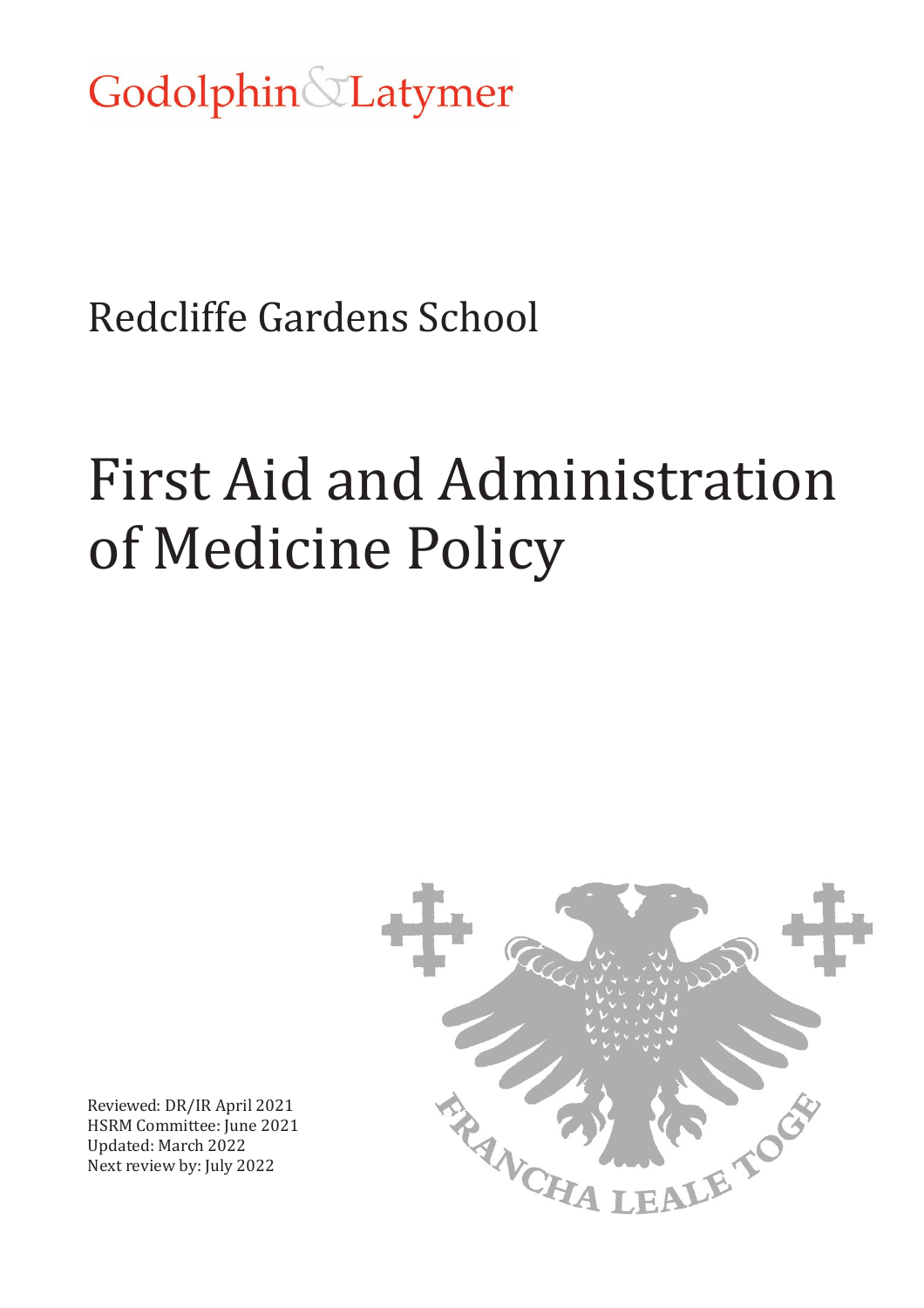**This policy applies to the whole school including the EYFS. It is available to parents and prospective parents on our website and a paper copy can be viewed in the School Office.**

#### **1. Introduction**

- 1.1. At Godolphin and Latymer Redcliffe Gardens School the person with overall responsibility for First Aid, Injuries and Dangerous Occurrences is the Head who will ensure that provisions conform to the Health and Safety (First Aid) Regulations 1981 and the revised approved code of practice issued by the HSE in 1990.
- 1.2. The Head will delegate the responsibility of ensuring that first aid boxes are available and stocked with approved items to the teacher/teaching assistant in each classroom. Replenishment orders should be placed through the Office Manager.
- 1.3. The Head will ensure that at least one qualified first aiders is available at all times on site and on residential trips - and that at least one member of staff with a paediatric First Aid qualification is available to EYFS children.
- 1.4. The School is aware of its duties under the Equality Act 2010, including issues related to pupils and staff with additional needs and makes reasonable adjustments for all.

#### **2. Administration of First Aid**

- 2.1. Where pupils, or employees, require specific medication or have particular medical requirements, these shall be noted and kept in a specific log (see below). Such records shall be maintained and their contents made known to those people appointed to deliver first aid treatment as necessary, where medication or condition may have a bearing on any emergency treatment given by that person.
- 2.2. Medical requirements are recorded in two places, depending on the requirement. The **Appendix** to this Policy A details how to record administered first aid on iSAMS.
- 2.3. In addition to iSAMS , information regarding any pupil who has a medical need that requires an emergency intervention (e.g. epipen, inhaler) is kept on the school server at the following location: T:\Admissions\Allergies and Dietary info. This is to ensure that all staff will have quick access to the information, should there be an emergency.
- 2.4. The Head will also ensure that any special notices will be posted to advise on emergency procedures, the location of first aid and emergency facilities and the identity of those persons appointed to dispense such facilities.
- 2.5. All staff, both teaching and support, are responsible for dealing with minor incidents requiring first aid in a timely manner.
- 2.6. During lessons the class teacher or teaching assistant administers first aid. If an accident occurs in the playground and first aid is required, the children are dealt with either in the playground, if it is a very minor injury, or brought into school by one of the staff on duty. Should a more serious accident occur in the playground where the injury is such that the child should not be moved then the person on duty will send a colleague or an older child to inform the Office Manager who will call the Emergency Services and inform the Head or member of SLT.
- 2.7. All injuries requiring First Aid must be noted in the accident book and parents informed of incident and treatment administered on the same day. Parents may request a copy of the accident form.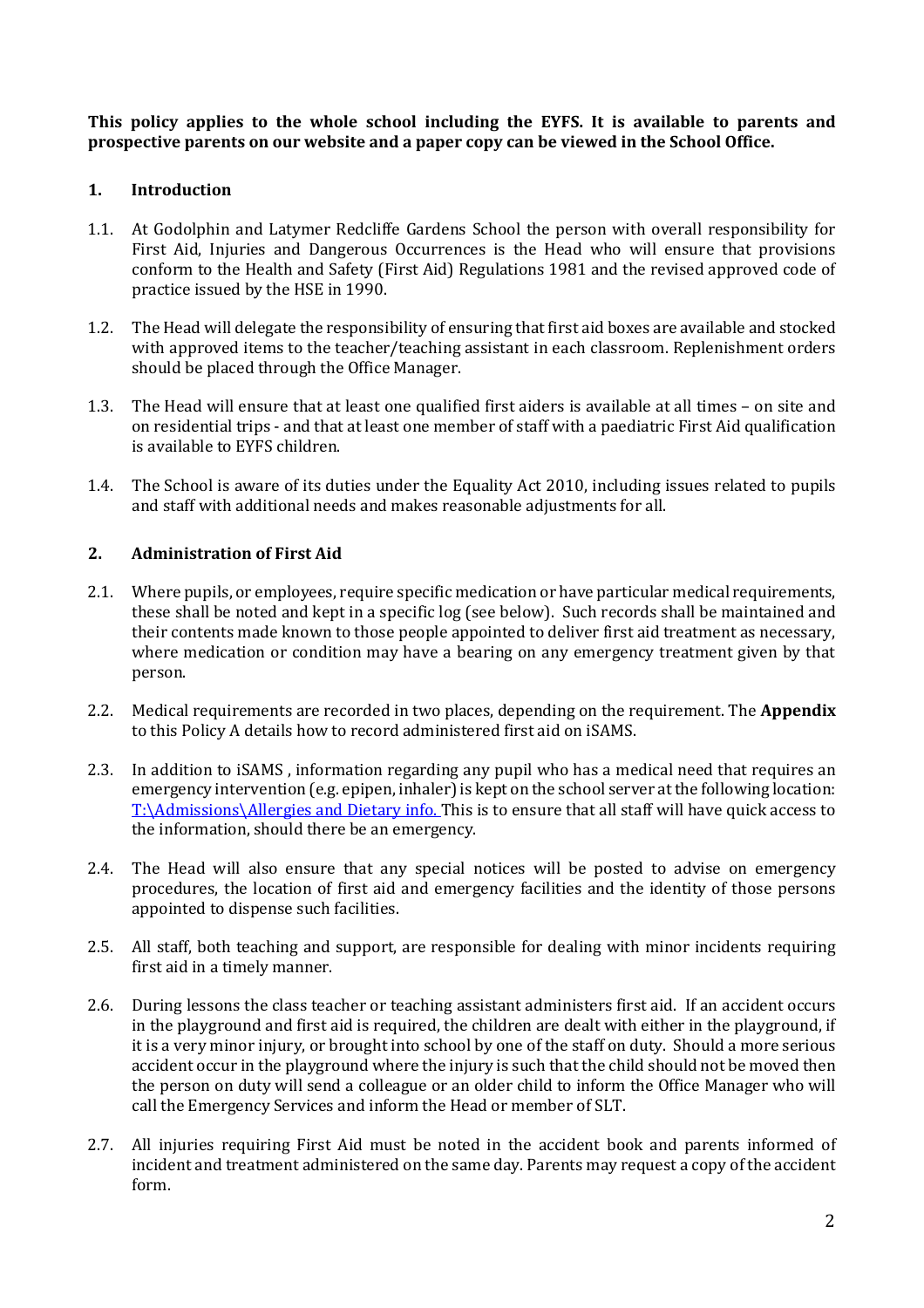- 2.8. An accident report book is kept in the school office and in all First Aid bags.
- 2.9. All serious injuries must be reported immediately to the Head and the Bursar, who is responsible for compliance with the Reporting of Injuries, Diseases and Dangerous Occurrences Regulations 1995 (RIDDOR).

## **3. First Aid – Safety/PPE**

3.1. Staff are advised to always wear disposable gloves when treating any accidents or incidents which involve body fluids. Make sure any waste (wipes, pads, paper towels etc.) are placed in a disposable bag and fastened securely. Any soiled children's clothes should be placed in a plastic bag and fastened securely ready to take home.

#### **4. First Aid Boxes**

- 4.1. Location in the Upper School 47 Redcliffe Gardens
	- Playground taken from the Art Room (Austen)<br>• Basement Austen Art room
	- Basement Austen Art room<br>• Ground floor entrance hall o
	- Ground floor entrance hall cupboard
	- First floor classrooms
	- Second floor classrooms
	- Large kit, mostly for offsite use: in Eliot classroom
	- School office first aid supplies in drawer

In addition, the Library/Medical room first aid cupboard contains first aid box, water bucket, PPE, sickness bag, thermometer, rubbish bags, hand sanitizer, Dettol cleaning wipes. On the floor a bed and blanket is stored and there is a door sign ('Medical room in use No Entry').

- 4.2. Location in the Lower School St Luke's Church
	- All classrooms
	- Large kit for offsite use: staff room
- 4.3. Contents of First Aid boxes
	- Hypoallergenic dressing pads
	- Hypoallergenic tap
	- Alcohol-free cleansing wipes
	- 1 x sachet of cooling gel
	- Assorted plasters
	- Cotton wool pads
	- Triangular bandage
	- 1 x eye pad
	- Scissors
	- 1 x spray sterile solution
	- 2 x coolpack
	- Medium wound dressing
	- Antiseptic cream
	- **Gloves**
	- There are also icepacks in the office and hall cupboard (47)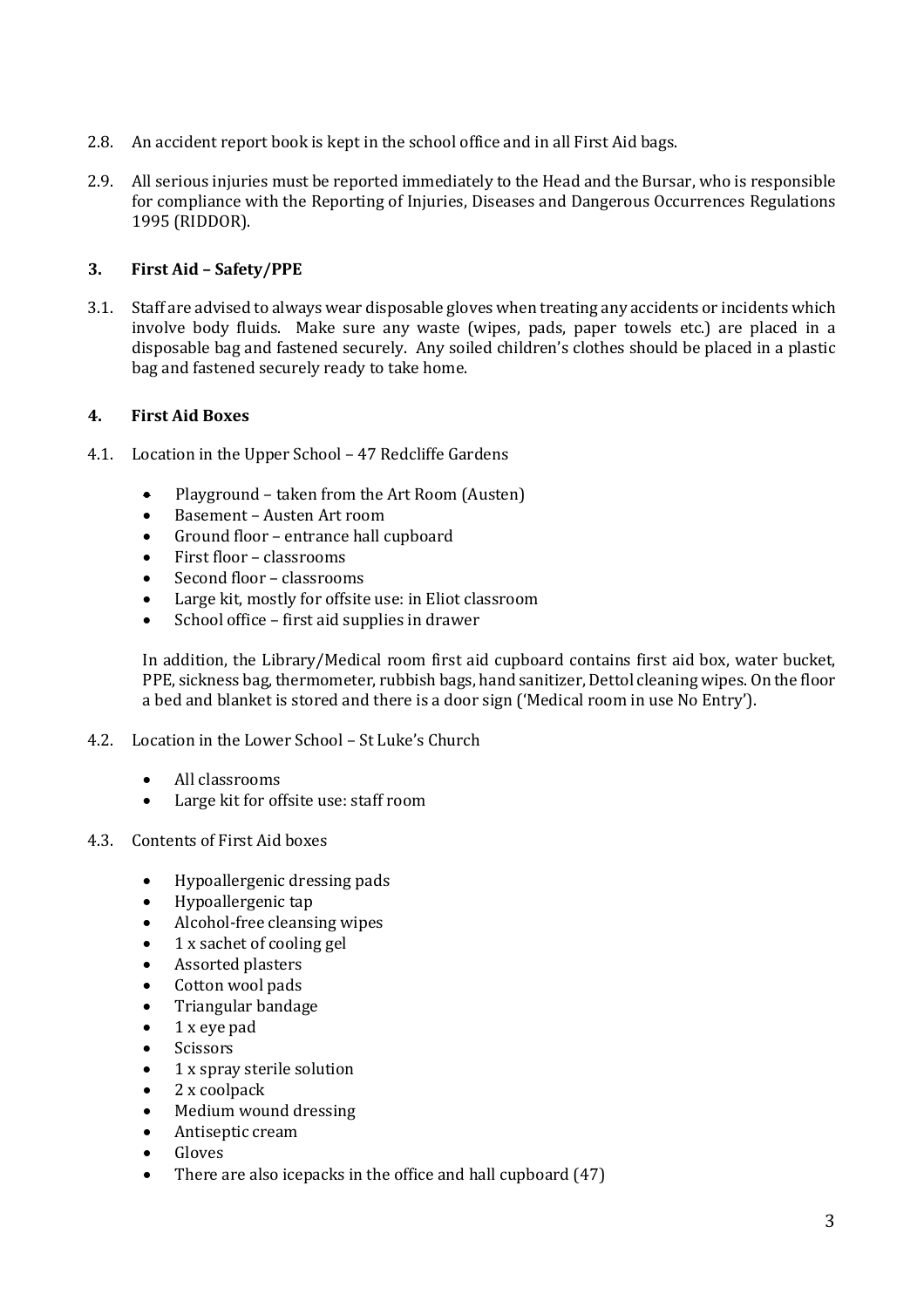## **5. Reporting Accidents – minor injuries**

- 5.1. These are the accidents which most commonly occur in school. Procedures to follow:
	- Always fill in the accident book for injuries (including all bumps and minor cuts and grazes). The report should include details of the accident, the injury caused and the treatment given. The report must be signed and dated. (This is vital in the EYFS as continual small falls and consequent grazes could indicate further developmental or balance/co-ordination problems.)
	- If an accident results in a bump on the head, no matter how minor, the pupil's parents must be called.
	- The form teacher must inform the parent or guardian of the accident and subsequent treatment when the child is collected on that day. A telephone call might be appropriate to a parent when a non-English speaking carer collects the child.
	- A copy of the accident report form must be sent to the School Office for filing.

# **6. Reporting School Accidents - RIDDOR**

- 6.1. The Reporting of Injuries Diseases and Dangerous Occurrences Regulations 2013 (RIDDOR) require the School to report to the Health and Safety Executive certain accidents, diseases and dangerous occurrences arising out of or in connection with work.
	- For employees or self-employed contractors this includes: accidents or physical violence resulting in death or a specified injury; an injury resulting in the employee being resulting in death or a specified injury; an injury resulting in incapacitated for more than 7 days; or certain occupational diseases.
	- For pupils and other non-employees this includes: death or an injury arising out of, or in connection with, a work activity and resulting in the individual being taken directly from the scene of the accident to hospital for treatment. This applies to accidents on the school site or off-site on an activity organised by the School.
	- Dangerous occurrences (near-miss events) are reportable if they are specifically listed under RIDDOR.
- 6.2. Injuries to pupils and other non-employees will generally be considered to "arise out of, or in connection with, a work activity" if they are caused by:
	- a failure in the way the work was organized (e.g. inadequate supervision of a field trip);
	- the way equipment or substances were used (e.g. lifts, machinery, experiments etc); and/or
	- the condition of the premises (e.g. poorly maintained or slippery floors).
- 6.3. All incidents can be reported online but a telephone service is also provided for reporting fatal and specified injuries only - 0845 300 9923 (opening hours Monday to Friday 8.30 am to 5 pm).
- 6.4. All notifications required under RIDDOR will be made by the Head or Bursar or, in their absence, by the Assistant Bursar (Compliance), within the prescribed timeframes.

# **7. Pupil unwell in school**

- 7.1. If a child becomes unwell during the school day, the school office will contact parents/carer to request the child to be collected. Procedures to follow while awaiting collection are as follows.
- 7.2. Upper School procedures: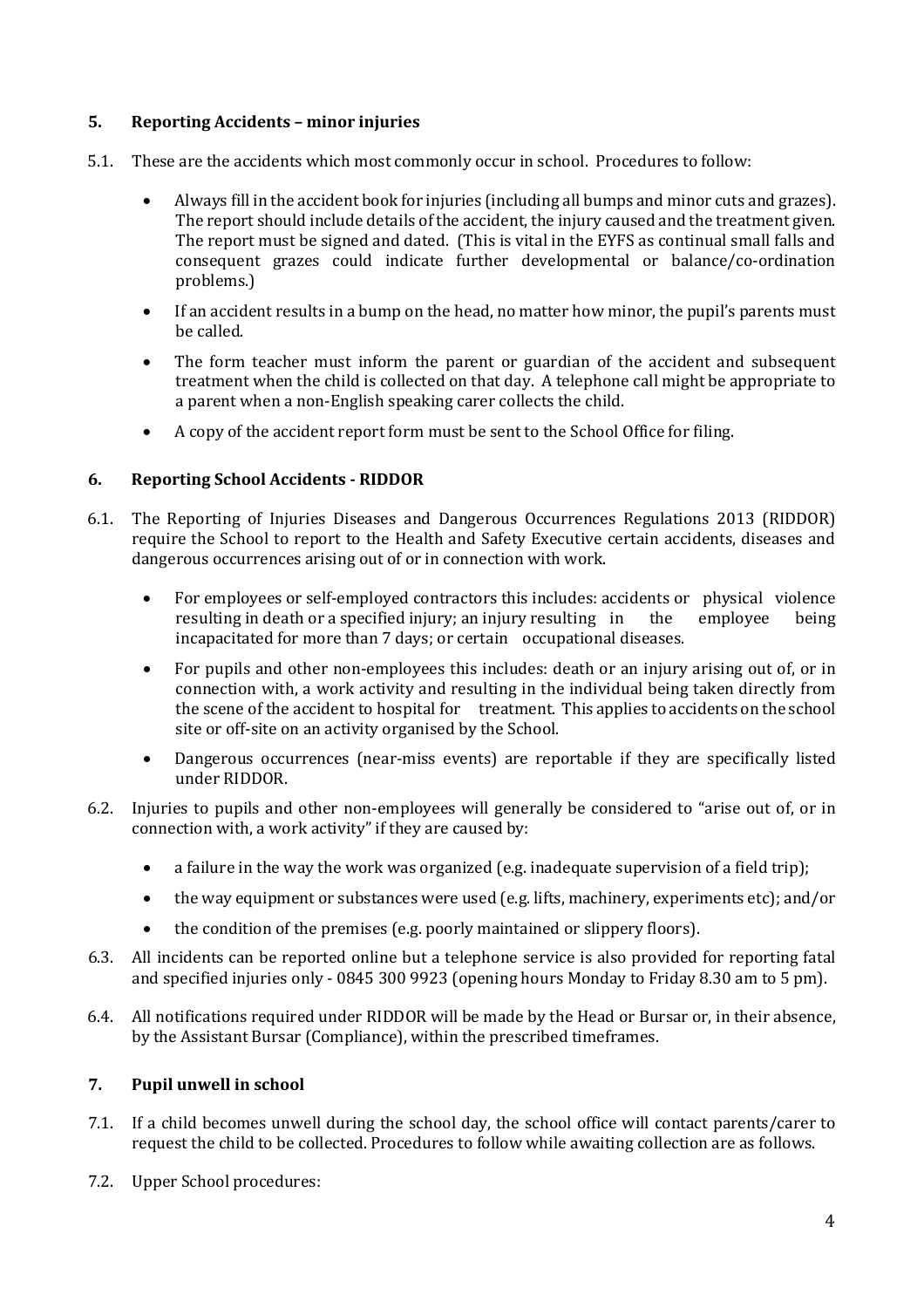- School office to check the child's temperature.
- If the child is too unwell to wait in the school office the child will be taken to medical room/library where they will be supervised at all times and where they will have access to a pupil toilet and sink on the same floor. Currently, water is available with jug and bowl in the room but the school plans to install a cloakroom sink in the room in March 2022.
- If required a fold up bed may be put up for the child to be comfortable.
- The sign "Medical room in use NO ENTRY" should be displayed on the door.

#### 7.3. Lower School Procedures

- A staff member will check the child's temperature.
- If the child is too unwell to stay in class they will be taken to the break-out room where they will be supervised at all times. There is a sink in the break out room and a toilet close by.
- If required a fold up bed may be put up for the child to be comfortable.
- The sign "Medical room in use NO ENTRY" should be displayed on the door and an additional sign 'Toilet - NO ENTRY – For medical use only' should be displayed on the toilet door.

#### **8. Allergies/Long Term Illness**

- 8.1. A record is kept in the school office and on iSAMS, kitchen and individual class files of any child's allergy to any form of medication or food (if notified by the parent), any long-term illness, for example asthma, and details of any child whose health might give cause for concern.
- 8.2. Form teachers of children identified as at risk of anaphylaxis have epipens in their classrooms which is in addition to specific children who carry their own epipen.

#### **9. Administering of Medicines during School Hours**

- 9.1. Generally staff members should not be administering medicine to pupils. Parents are responsible for the administering of medicine to their children and if a child needs a dose of medicine at lunchtime, the parent should come to school to administer the medicine.
- 9.2. However, from time to time, parents request that the school should dispense medicines, which need to be administered at regular intervals to children. These requests fall into two categories:
	- Children who require emergency medication on a long term basis because of the chronic nature of their illness (for example, asthma and epilepsy).
	- Children who are suffering from casual ailments (coughs, colds etc.).
- 9.3. If the school agrees to administer medicines, written permission and instructions must be obtained from parents prior to administration and parents must be informed on the day that it has been administered.
- 9.4. Emergency medication (e.g. inhalers, epipens) are to be kept in the pupil's classroom in an accessible location.
- 9.5. All other medication for pupils and staff is to be kept:
	- In the locked cupboard in the staffroom of the Lower School or in a securely labelled box in the staff room fridge where necessary.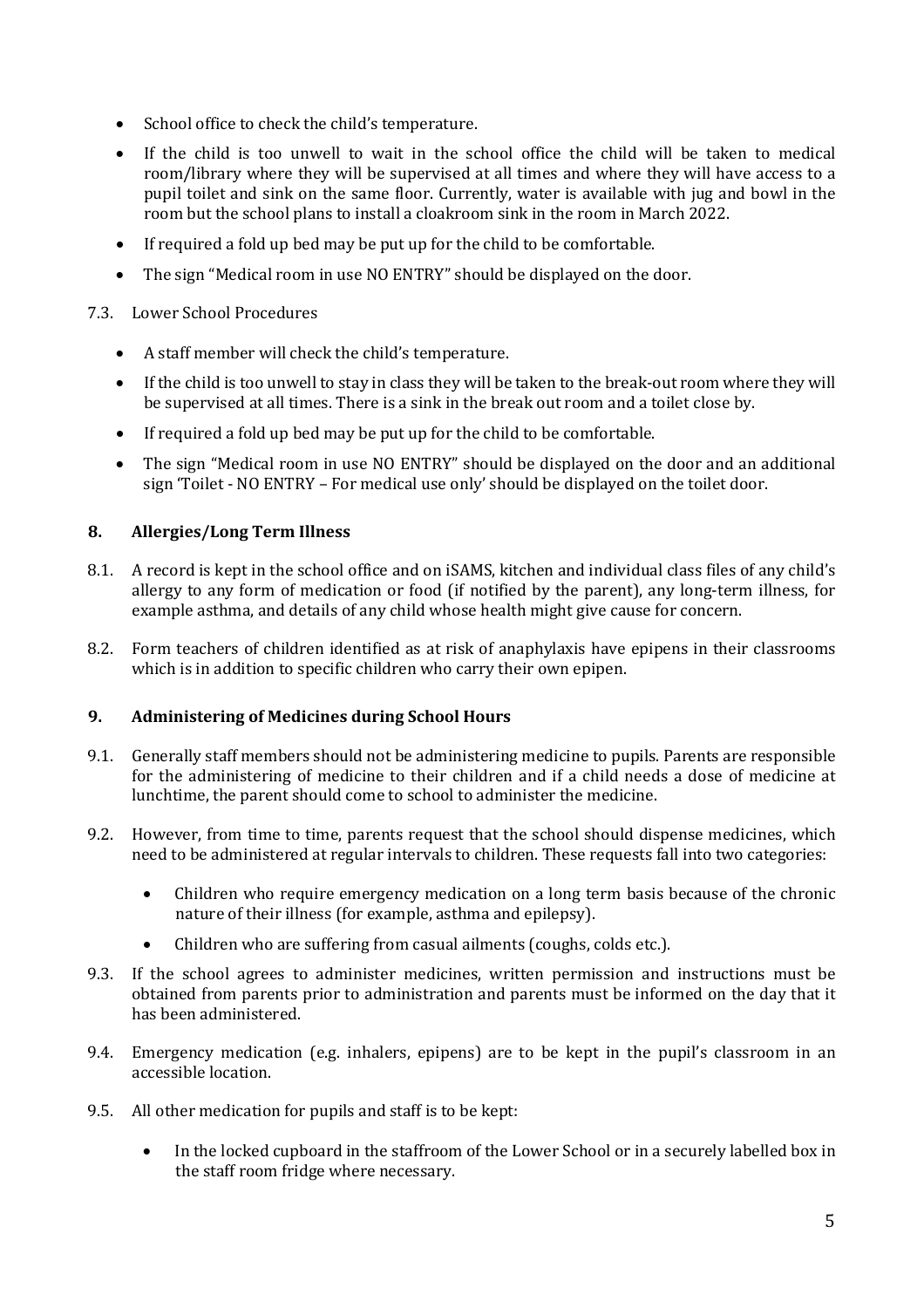- In a locked cupboard in the School Office in the Upper School.
- 9.6. Any staff administering medication must check that said medication is within its 'used by' date.
- 9.7. If any form of medication is administered to a pupil at any time by a member of staff, it must be recorded in the pupil's medicine record on iSAMS (as detailed in the **Appendix** to this policy**).**

# **10. Training**

- 10.1. First Aid courses are offered regularly to all staff. All EYFS staff and many other members of staff are qualified in Paediatric First Aid (specific details can be found here are qualified in Paediatric First Aid (specific details can be found here T:\Academic\CPD\Attendance record\Training attendance record First Aid 13 12 18.docx)
- 10.2. Training needs will be assessed regularly and reflect the needs of our school population, including EYFS.
- 10.3. Teaching staff and classroom assistants are trained in First Aid and use of an EPIPEN.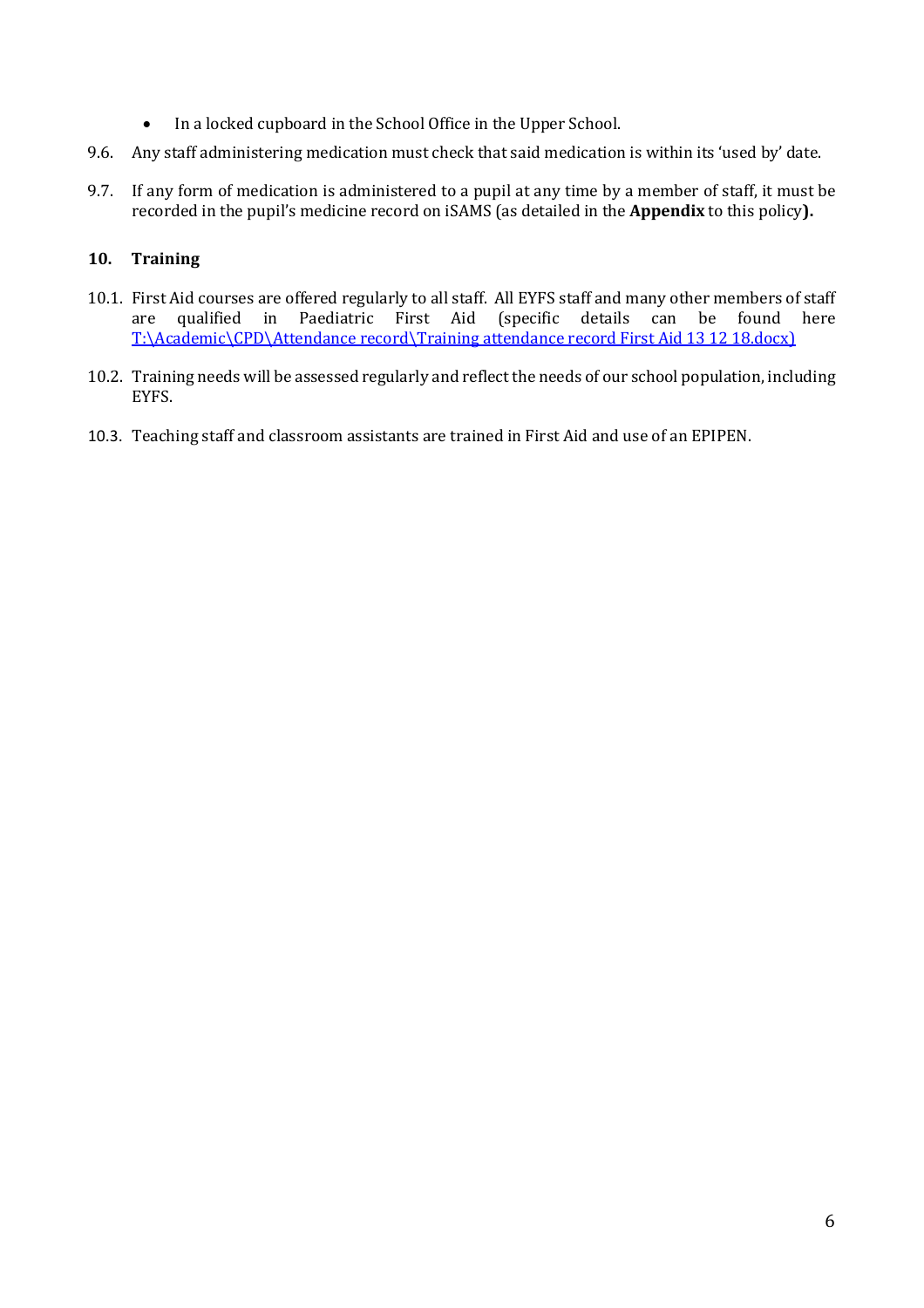# **APPENDIX – Recording medical attention /administered medication on iSAMS.**

Follow these steps to record:

- 1. Locate the pupil profile on iSAMS.
- 2. Click on 'Health Record' which is located in the right-hand menu under 'Additional Information'.



3. Click on the 'Notes' tab across the top.

| General              | Trips        | Conditions                    | Dental | Eyes & Hearing | Vaccinations | BMI | Doctor | <b>Notes</b> |  |  |
|----------------------|--------------|-------------------------------|--------|----------------|--------------|-----|--------|--------------|--|--|
| - Add Health Note: - |              |                               |        |                |              |     |        |              |  |  |
| Note Type:           |              | 48<br>Select a Note Type<br>▼ |        |                |              |     |        |              |  |  |
|                      | Description: |                               |        |                |              |     |        |              |  |  |
|                      |              |                               |        |                |              |     |        |              |  |  |
|                      | Note Date:   | 10<br>August                  | ▼      | 2018           |              |     |        |              |  |  |
|                      |              | Update Data                   |        | Reload Record  |              |     |        |              |  |  |

4. Select appropriate note type (eg 'Medication Administered' ) from the drop-down menu.